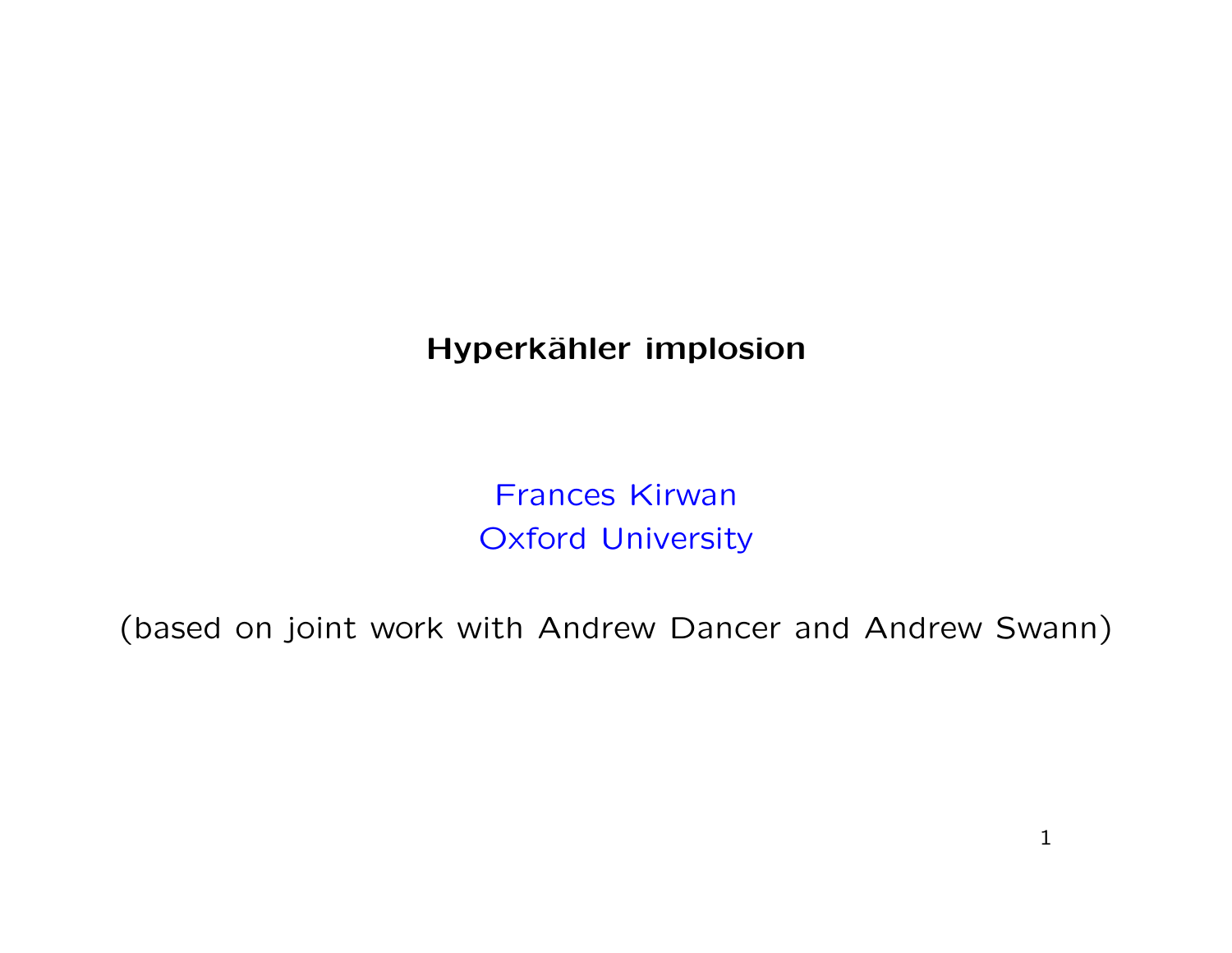Recall SYMPLECTIC REDUCTION:  $(X, \omega)$  symplectic manifold (over  $\mathbb{R}$ ) K compact Lie group with Lie algebra  $\mathfrak k$  acting on  $(X, \omega)$  $\mu: X \to \mathfrak{k}^*$  moment map satisfies

 $d\mu_x(\xi).a = \omega_x(\xi, a_x) \quad \forall x \in X, \xi \in T_xX, a \in \mathfrak{k}$ 

and  $\mu$  is K-equivariant (for the coadjoint action on  $\mathfrak{k}^*$ ).

**[Special case:**  $(X, \omega)$  is compact Kähler and K acts holomorphically; then the action extends to  $K_{\mathbb{C}}$  = complexification of K.]

Let  $\zeta \in \mathfrak{k}^*$  be a regular value of  $\mu : X \to \mathfrak{k}^*$ . Let  $K_{\zeta}$  be its stabiliser for the coadjoint action.

Then the Marsden-Weinstein reduction at  $\zeta$  $\mu^{-1}(\zeta)/K_\zeta$  is a symplectic orbifold.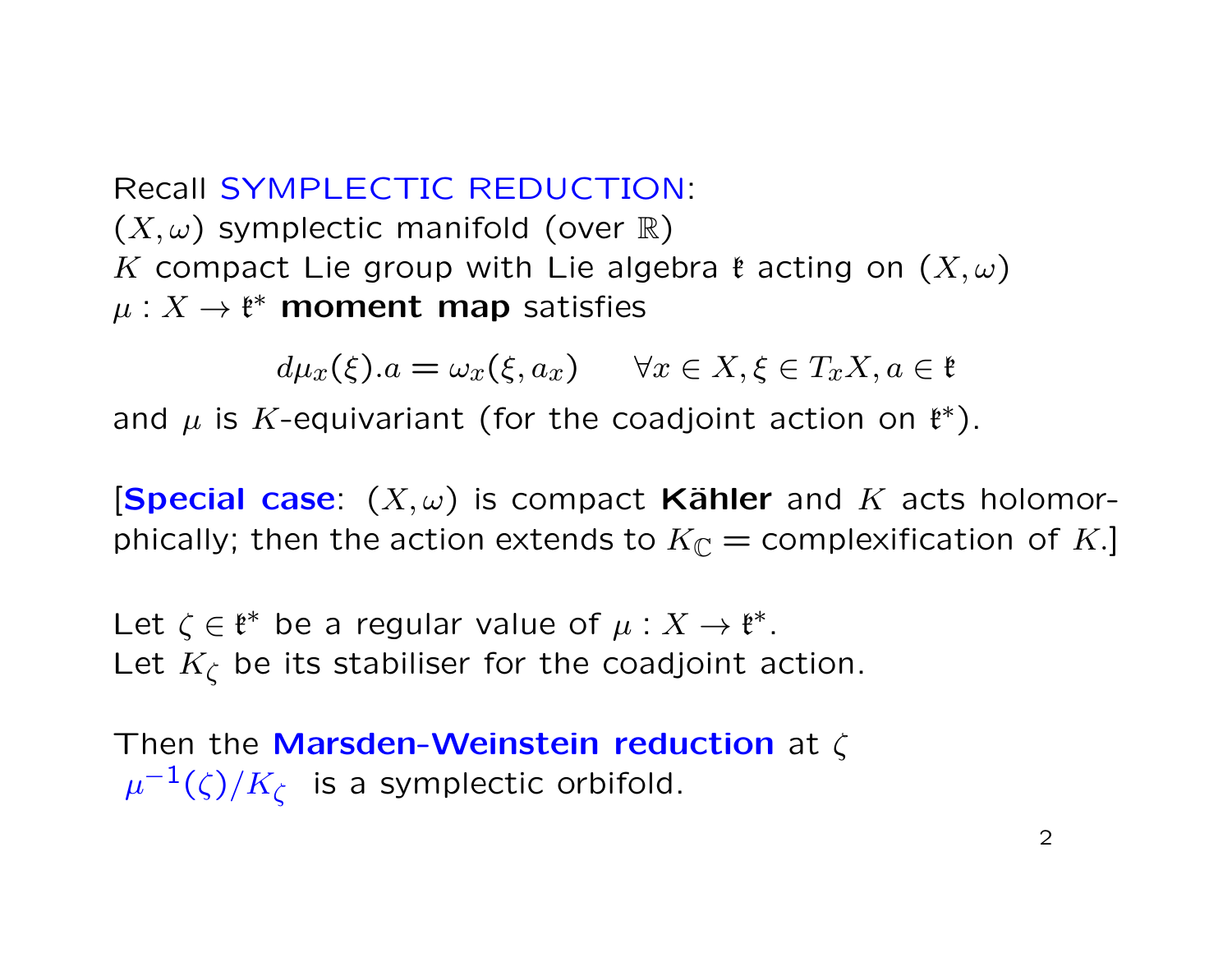Often we take  $\zeta = 0$ :  $X/\!/ K = \mu^{-1}(0)/K$  'symplectic quotient'

Kähler case: grad $\mu(x) . a = i \, a_x \,\, \forall a \in \mathfrak{k}$  and  $\mu^{-1}(0)$  is a slice for exp(it), where  $K_{\mathbb{C}} = K \exp(i\mathfrak{k})$ . Under reasonable conditions (eg X compact, 0 regular value of  $\mu$ ), there is an induced Kähler structure on  $\mu^{-1}(0)/K=$  (open subset of  $X)/G.$ 

When 0 is not a regular value of  $\mu$ , then  $X/\!/ K = \mu^{-1}(0)/K$ has a stratified symplectic/Kähler structure with more serious singularities.

If X is projective,  $L \to X$  is a very ample line bundle, and K acts linearly on  $X$  preserving a Fubini-Study form, then the symplectic quotient  $X//K$  can be identified with the GIT quotient  $X\wr X\mathbb{C}:=\mathsf{Proj}(\mathcal{O}_L(X)^{K_\mathbb{C}})\cong X^{ss}/\!\!\sim$  of  $X$  by  $K_\mathbb{C}.$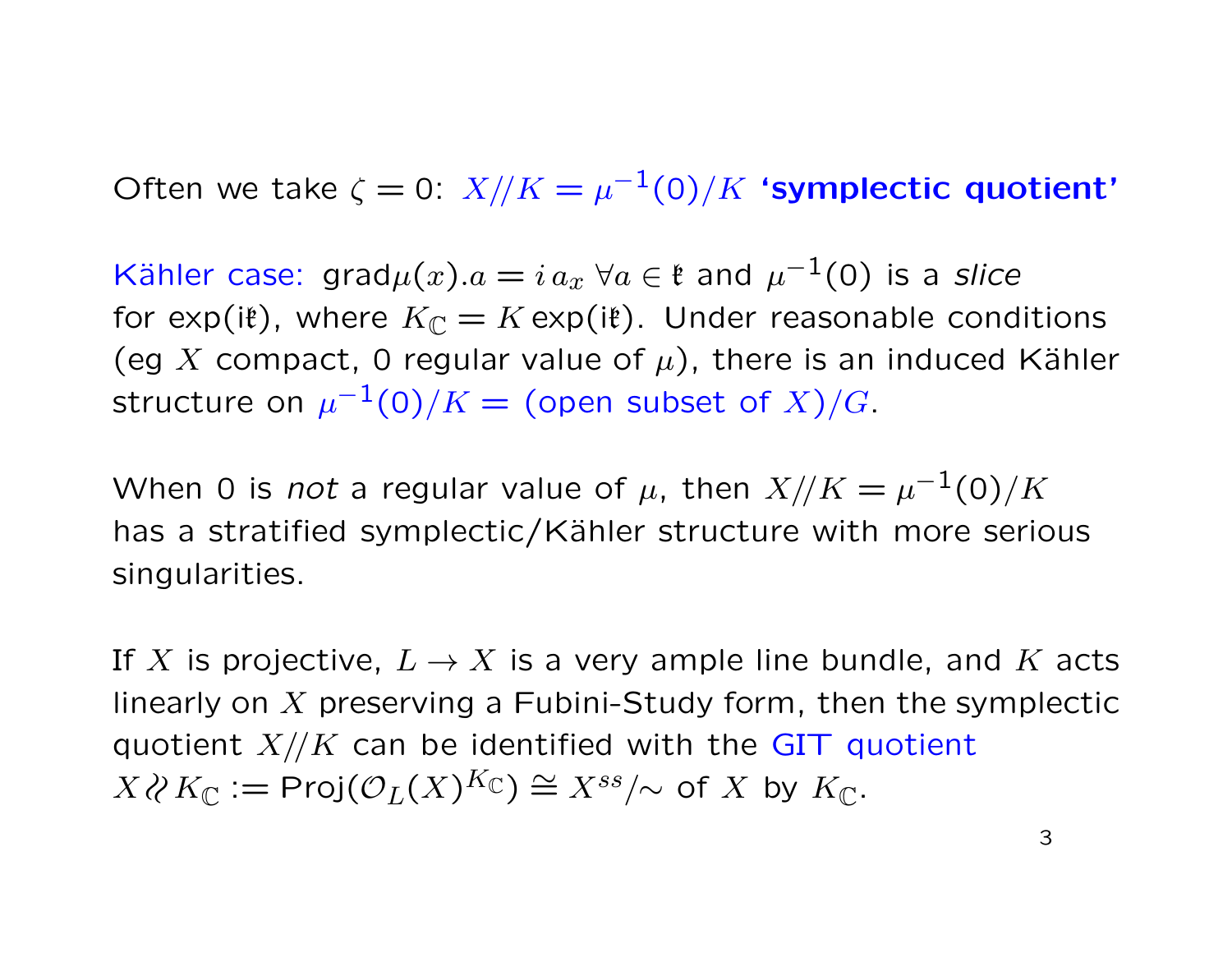#### Hyperkähler quotients

X hyperkähler manifold, cx structures  $i, j, k$  with  $ij = k = -ji$ ,  $i^2 = j^2 = k^2 = -1$  etc, metric g, Kähler forms  $\omega_1$ ,  $\omega_2$ ,  $\omega_3$ ; compact group K acting on X preserving  $i, j, k, g$ . Hyperkähler moment map

 $\mu=(\mu_1,\mu_2,\mu_3):X\to \mathfrak{k}^*\otimes \mathbb{R}^3\cong \ i\mathfrak{k}^*\oplus j\mathfrak{k}^*\oplus k\mathfrak{k}^*$ 

Often fix the cx structure i and write  $\mu = \mu_{\mathbb{R}} \oplus \mu_{\mathbb{C}} : X \to \mathfrak{k}^* \oplus \mathfrak{k}_{\mathbb{C}}^*$  $\tilde{\mathbb{C}}$ with  $\mu_{\mathbb{R}} = \mu_1$  and  $\mu_{\mathbb{C}} = \mu_2 + i\mu_3$ ; then  $\mu_{\mathbb{C}}$  is holomorphic wrt i. Hyperkähler quotient

$$
X/\!/\!/ K = \mu^{-1}(0)/K = \mu_{\mathbb{C}}^{-1}(0)/\!/ K
$$

(Hitchin, Karlhede, Lindström, Rocek)

Examples: moduli spaces of Higgs bundles,  $T^*K_{\mathbb{C}}$ , (closures of) coadjoint orbits in  $\mathfrak{k}_0^*$  $_{\mathbb{C}}^*$ , quiver varieties ... (Hitchin, Kronheimer, Kovalev, Kobak–Swann, Nakajima ... )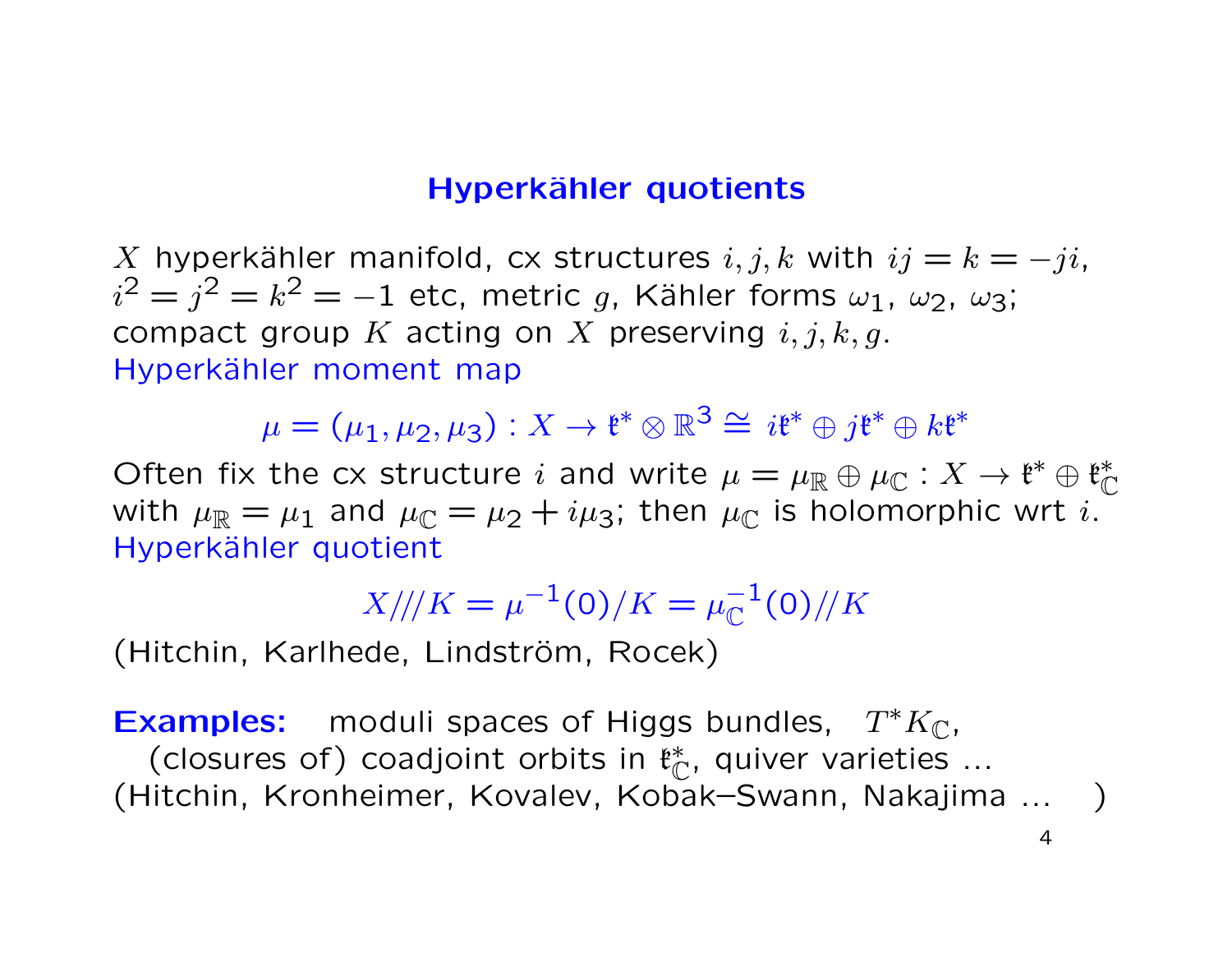## SYMPLECTIC IMPLOSION (Guillemin, Jeffrey, Sjamaar 2001)

**Ingredients**:  $(X, \omega)$  symplectic manifold

Hamiltonian action of compact connected group  $K$ 

 $\mu: X \to \mathfrak{k}^*$  moment map

T maximal torus of K, Lie algebra  $\mathfrak{t} \subseteq \mathfrak{k}$ 

Weyl group  $W = N_T/T$  acts on t and  $\mathfrak{t}^*$  which decompose into Weyl chambers.

 $\mathfrak{t}^*_+$  = positive Weyl chamber  $\cong \mathfrak{t}^*/W \cong \mathfrak{k}^*/K$ .

Recall  $K_{\zeta} = \{k \in K | (Ad^*k)\zeta = \zeta\}$ . Its commutator subgroup  $[K_{\zeta}, K_{\zeta}]$  is generated by the commutators  $khk^{-1}h^{-1}$  for  $k, h \in K_{\zeta}$ .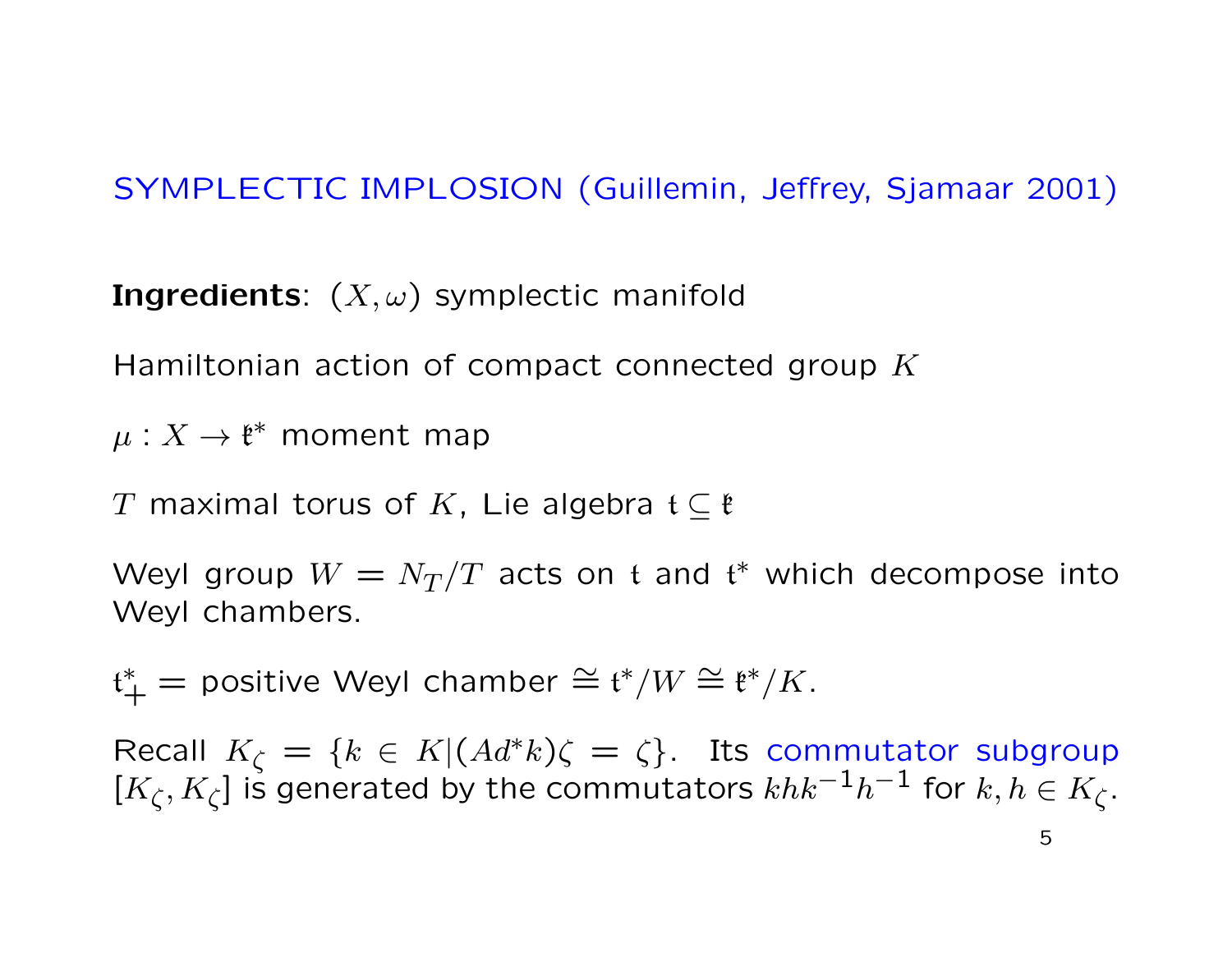The imploded cross-section of  $X$  is  $X_{impl} = \mu^{-1}(\mathfrak{t}^*_+)/\sim$ where  $x \sim y \Leftrightarrow x = ky$  for some  $k \in [K_\zeta, K_\zeta]$  with

$$
\zeta = \mu(x) = \mu(y) \in \mathfrak{t}_+^*.
$$

**Examples:** (1)  $K = SU(2)$  so  $t^*_{+} = [0, \infty) = \{0\} \sqcup (0, \infty)$ , and

$$
X_{impl} = \frac{\mu^{-1}(0)}{SU(2)} \sqcup \mu^{-1}((0, \infty))
$$

(2)  $K = SU(3)$ . Over the interior points of  $\mathfrak{t}^*_+$  no collapsing occurs since  $[K_\zeta,K_\zeta]=[T,T]$  is trivial. Over nonzero boundary points of  $\mathfrak{t}_+^*$  we have  $K_{\zeta} \cong U(2)$  and  $[K_{\zeta}, K_{\zeta}] \cong SU(2)$ . Over  $0 \in \mathfrak{t}_+^*$  we have  $K_{\zeta} = SU(3) = [K_{\zeta}, K_{\zeta}].$ 

 $X_{impl}$  inherits a symplectic structure and T-action with moment map  $X_{impl} \rightarrow \mathfrak{t}^*_+ \subseteq \mathfrak{t}^*$  induced by the restriction of  $\mu$ .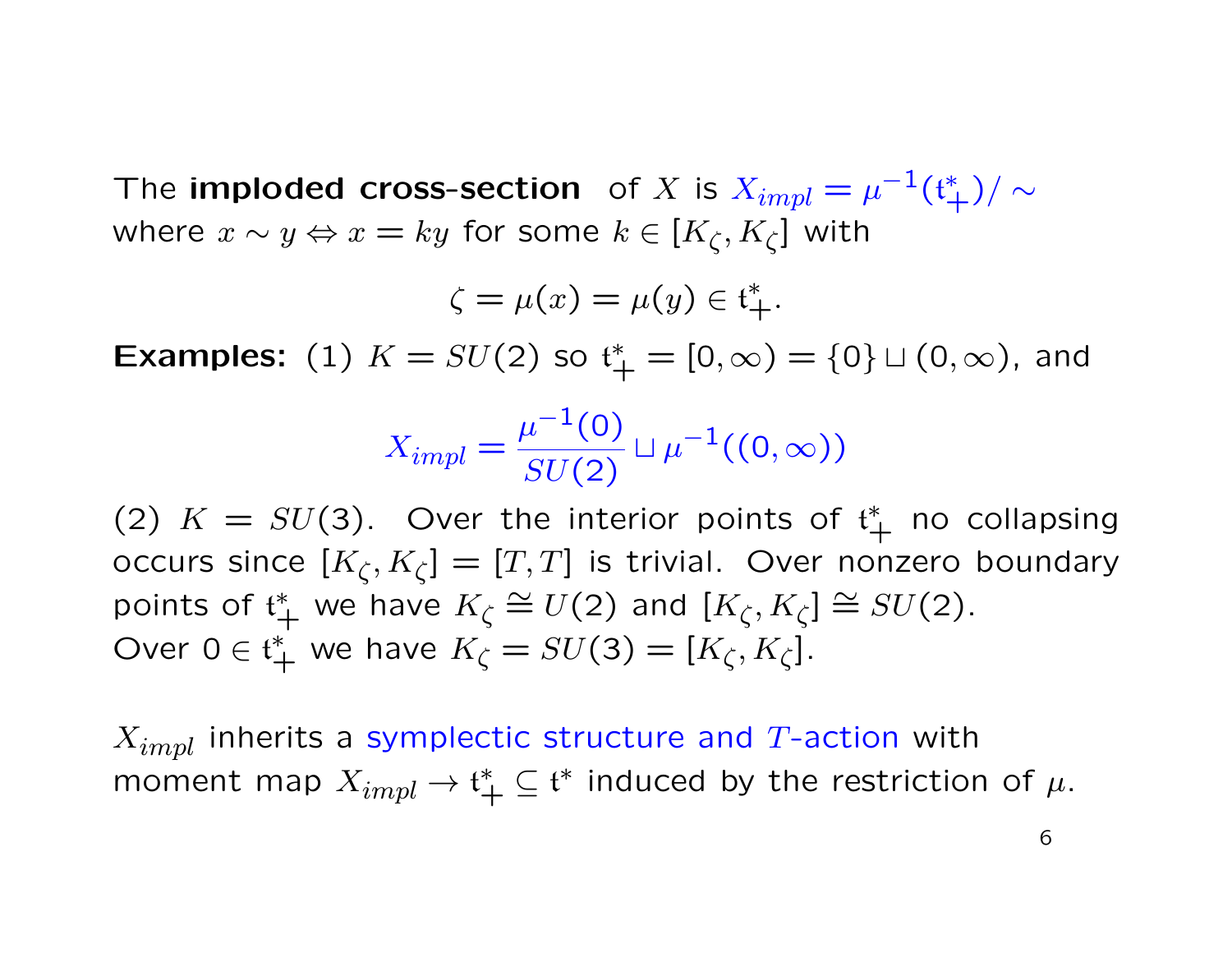K acts on itself by left translation and hence on  $T^*K \cong \mathfrak{k}^* \times K$ with moment map

$$
\mu(p,q).a = p \cdot a_q \quad \forall a \in \mathfrak{k}, \, q \in K, \, p \in T_q^*K = \mathfrak{k}^*.
$$

 $(T^*K)_{impl}$  'universal imploded cross-section' is an affine algebraic variety over C. In general

 $X_{impl} \cong (X \times (T^*K)_{impl})/K$ 

which is an algebraic variety if  $X$  is algebraic.

Example:  $K = SU(2) \cong S^3 \subseteq \mathbb{C}^2$ 

$$
(T^*SU(2))_{impl} = \frac{\mu^{-1}(0)}{SU(2)} \sqcup \mu^{-1}((0,\infty))
$$

 $\cong$  {point}  $\sqcup$  ( $\mathbb{C}^2 \setminus \{0\}$ )  $\cong$   $\mathbb{C}^2$ 

with induced  $T$ -action multiplication by  $t^{-1}$ .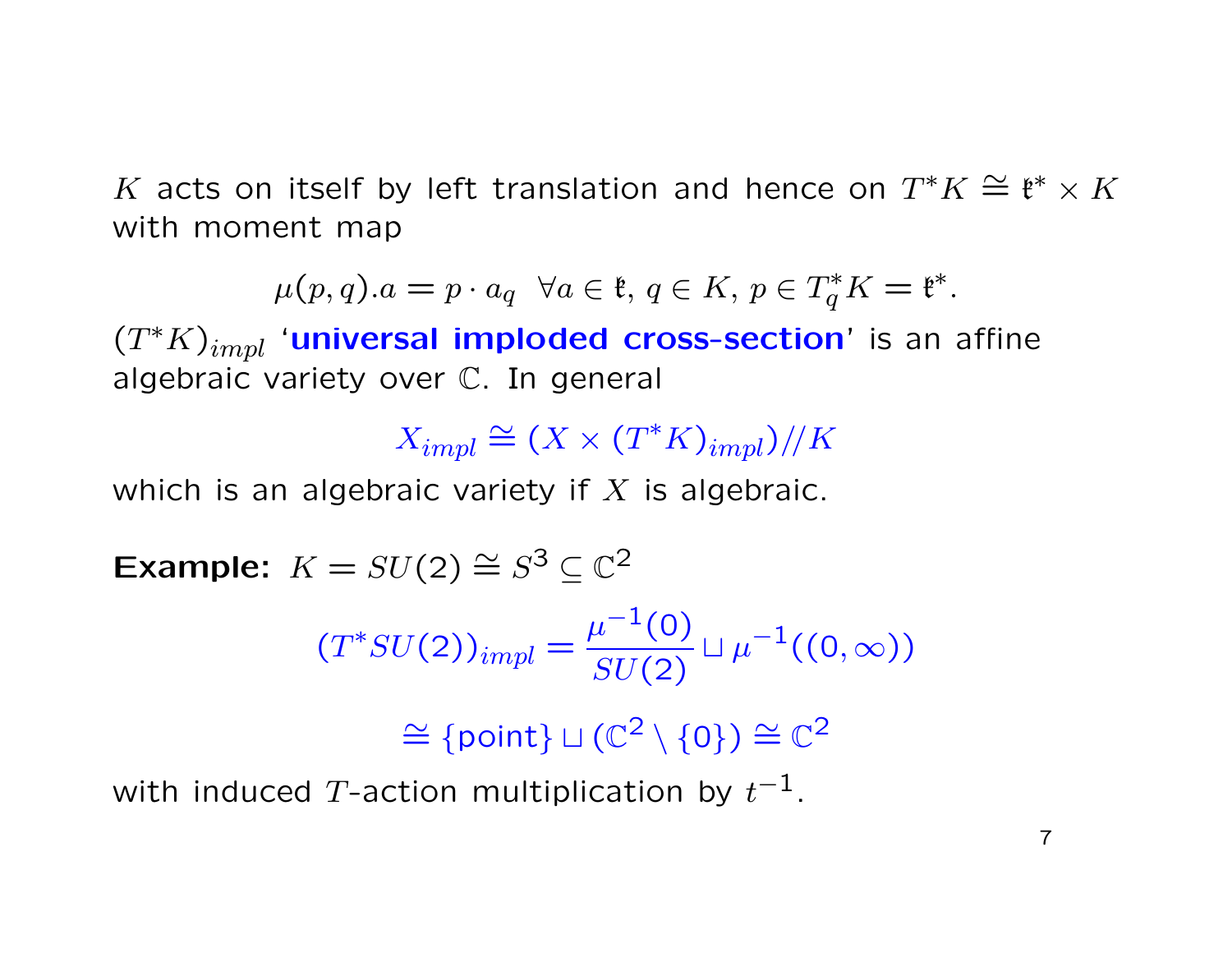### Link with Kähler/algebraic geometry:

 $G = K_{\mathbb{C}}$  complexification of K;

B Borel subgroup of  $G$  (maximal soluble subgp) such that

 $G = KB$  and  $K \cap B = T$ .

 $N \subseteq B$  maximal unipotent subgroup of G;

 $B=T_{\mathbb{C}}N$  with  $T_{\mathbb{C}}$  complex torus.

**FACT:**  $K_{\mathbb{C}}/N$  is a quasi-affine variety whose algebra of regular functions  $\mathcal{O}(K_\mathbb{C}/N) = \mathcal{O}(K_\mathbb{C})^N$  is finitely generated, so that  $K_{\mathbb{C}}/N$  has a canonical affine completion

 $K_{\mathbb{C}} \wr N = Spec(\mathcal{O}(K_{\mathbb{C}})^N).$ 

**Thm** (GJS):  $K_{\mathbb{C}}$  & N has a K-invariant Kähler structure which is symplectically iso to the universal implosion  $(T^{\ast}K)_{impl}.$ **Cor**: X affine or projective variety acted on linearly by  $K_{\mathbb{C}} \Rightarrow$ 

$$
X_{impl} \cong (X \times (K_{\mathbb{C}} \langle \mathcal{X} N \rangle) \langle \mathcal{X} K_{\mathbb{C}} \cong X \langle \mathcal{X} N \rangle.
$$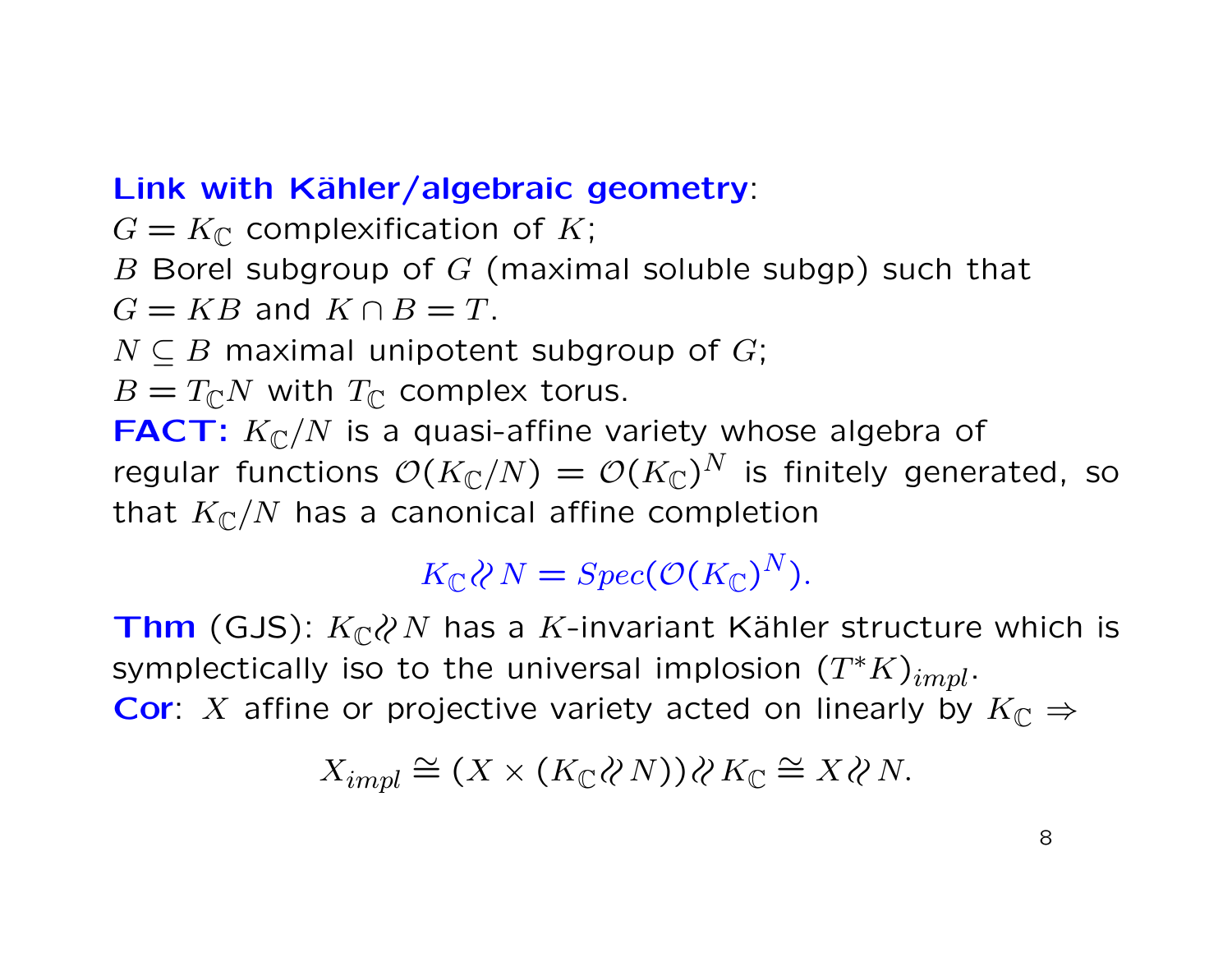### GIT for non-reductive group  $G$  acting linearly on affine  $X$

**Problem 1:**  $\mathcal{O}(X)^G$  is not necessarily finitely generated.

**Problem 2:** If  $\mathcal{O}(X)^G$  is finitely generated then  $X \wr C = \text{Spec}(\mathcal{O}(X)^G)$ fits into a similar diagram to the reductive case

$$
\begin{array}{rcl}\nX & \longrightarrow & X \wr C \\
\bigcup & & \bigcup & \text{open} \\
\text{stable} & X^s & \longrightarrow & X^s / G\n\end{array}
$$

but  $X \to X \wr C$  is not necessarily onto.

Example: The inclusion  $K_{\mathbb{C}}/N \to K_{\mathbb{C}} \partial N$  is not onto (though its complement has codimension  $\geq 2$ ), so neither is  $K_{\mathbb{C}} \to K_{\mathbb{C}} \wr \mathcal{C} N$ .

There is a similar picture for projective (or projective-over-affine)  $X$  with ample line bundle  $L$ , involving  $X^{ss} \to X\mathcal{C}G = \mathsf{Proj}(\mathcal{O}_L(X)^G)$ , provided that  $\mathcal{O}_L(X)^G$  is finitely generated.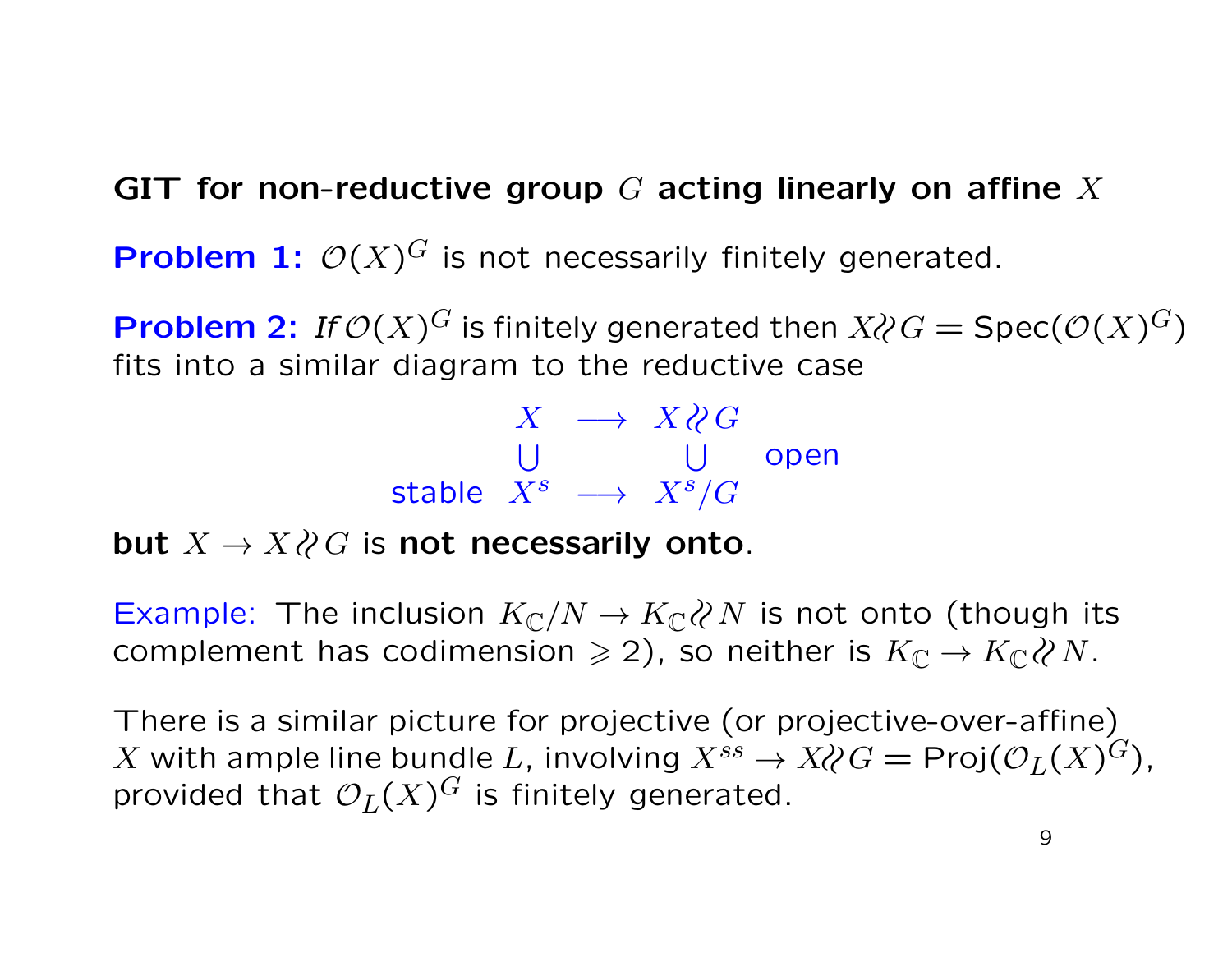### Generalised symplectic implosion:

 $G = K_{\mathbb{C}}$  complexification of K; P parabolic subgroup of  $K_{\mathbb{C}}$ ;

 $U_P$  unipotent radical of P.

**FACT:**  $K_{\mathbb{C}}/U_P$  is a quasi-affine variety whose algebra of regular functions  $\mathcal{O}(K_\mathbb{C}/U_P) \,=\, \mathcal{O}(K_\mathbb{C})^{U_P}$  is finitely generated, so that  $K_{\mathbb{C}}/U_P$  has a canonical affine completion

$$
K_{\mathbb{C}} \wr U_P = Spec(\mathcal{O}(K_{\mathbb{C}})^{U_P}).
$$

Thm:  $K_{\mathbb{C}}$   $\wr$   $U_P$  has a K-invariant Kähler structure such that it can be described symplectically as a generalised universal implosion  $(T^{\ast}K)^{(P)}_{impl}.$ 

**Cor**: X affine or projective variety acted on linearly by  $K_{\mathbb{C}} \Rightarrow$ its  $U_P$ -invariants are finitely generated and

$$
X \wr U_P \cong (X \times (K_{\mathbb{C}} \wr U_P)) \wr X_{\mathbb{C}} \cong X_{impl}^{(P)}.
$$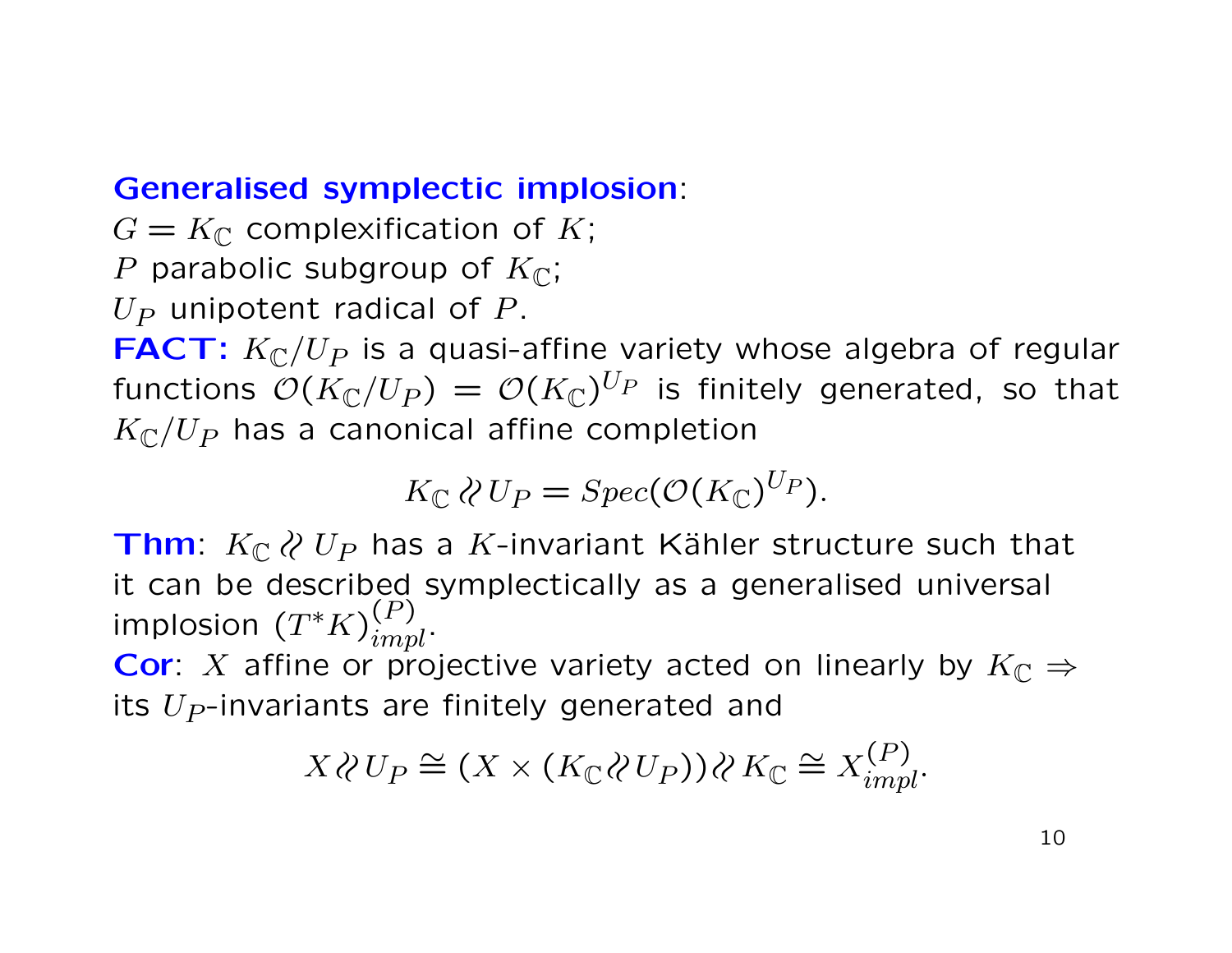To show that  $(T^*K)_{impl} \cong K_\mathbb{C} \langle N, \text{ GJS} \rangle$  reduce to the case when  $K$  is semisimple, connected and simply connected. Let  $\{V_{\varpi} : \varpi \in \Pi\}$  be the set of fundamental representations of K, and let  $v_{\infty}$  be a highest weight vector in  $V_{\infty}$ , fixed by N.

 $\bigoplus_{\varpi \in \Pi} V_\varpi$  is a representation of  $K \times T$ , where  $T$  acts on  $V_\varpi$  as multiplication by the weight  $-\varpi$ . Then

$$
\mathcal{T} := \overline{T_{\mathbb{C}}(\sum_{\varpi \in \Pi} v_{\varpi})} = \bigoplus_{\varpi \in \Pi} \mathbb{C}v_{\varpi} \subseteq \bigoplus_{\varpi \in \Pi} V_{\varpi}
$$
  
is the toric variety associated to  $-t_{+}^{*}$ . Recall  $K_{\mathbb{C}} = KAN$  where  
 $A \subseteq T_{\mathbb{C}}$ , so  $K_{\mathbb{C}}\mathcal{T} = K\mathcal{T}$  is closed in  $\bigoplus_{\varpi \in \Pi} V_{\varpi}$ . GJS show that  

$$
K_{\mathbb{C}}\mathcal{T} = K_{\mathbb{C}}(\sum_{\mathfrak{B}} \mathfrak{D}) = \overline{K_{\mathbb{C}}/N} \cong K_{\mathbb{C}}\mathcal{D}N
$$

$$
K_{\mathbb{C}}\mathcal{T} = \overline{K_{\mathbb{C}}(\sum_{\varpi \in \Pi} v_{\varpi})} = \overline{K_{\mathbb{C}}/N} \cong K_{\mathbb{C}} \wr N.
$$

11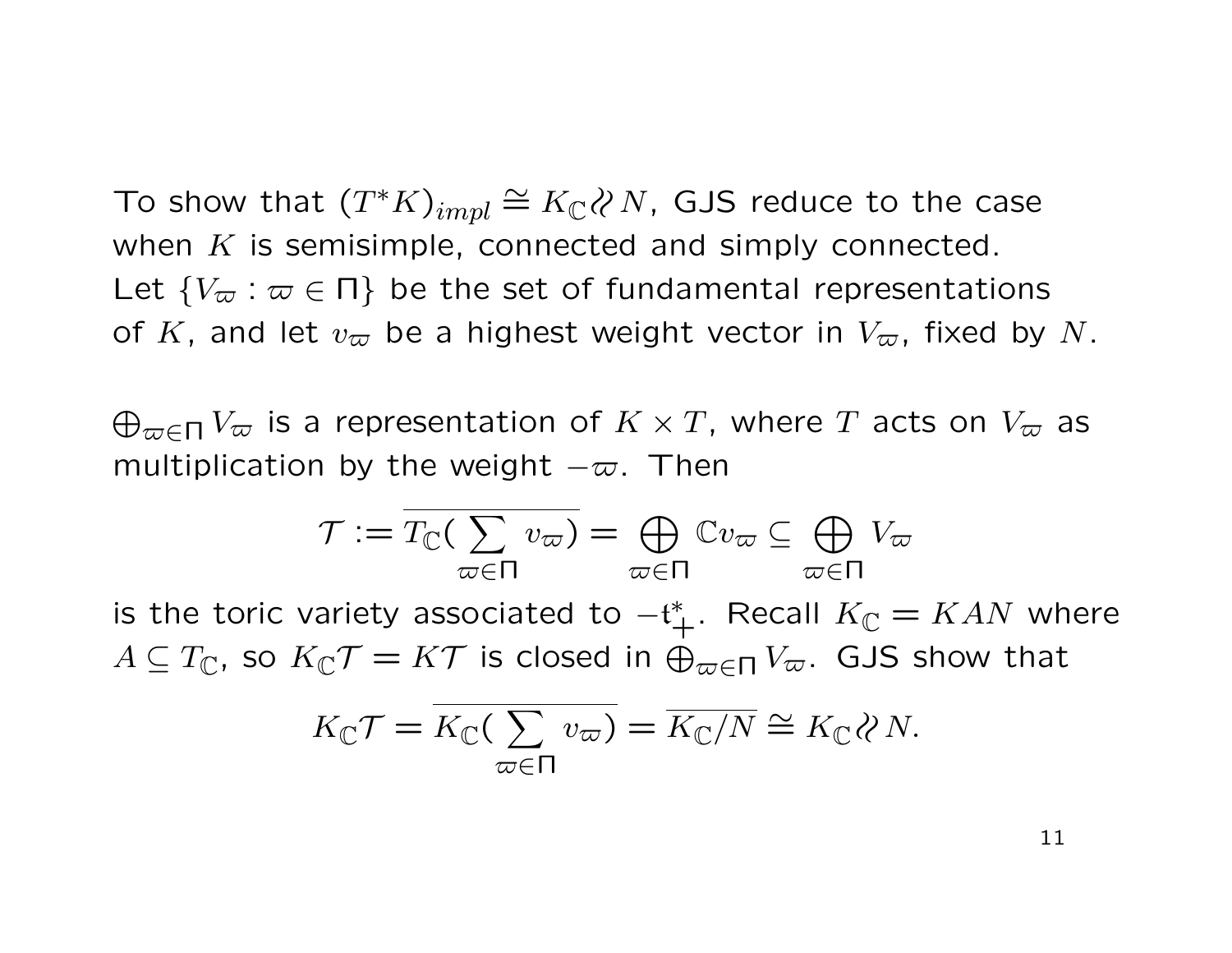$K_{\mathbb{C}}\mathcal{X}N$  is usually singular, but has a 'partial desingularisation'

$$
\widetilde{K_{\mathbb{C}}\mathcal{X}}N = K \times_T \mathcal{T} \cong K_{\mathbb{C}} \times_B \mathcal{T}.
$$

 $K_{\mathbb{C}}\mathcal{X}N$  can be constructed as the affinisation of  $K_{\mathbb{C}}\mathcal{X}N$ .

When  $K = SU(n)$ ,  $K_{\mathbb{C}} \wr N$  can be constructed using quiver representations  $0 \to \mathbb{C} \to \mathbb{C}^2 \to \cdots \to \mathbb{C}^n$ . If

$$
M = \bigoplus_{i=1}^{n-1} \mathbb{C}^{i(i+1)} = \bigoplus_{i=1}^{n-1} \text{Hom}(\mathbb{C}^i, \mathbb{C}^{i+1})
$$

then  $K_{\mathbb{C}} \wr N \cong M/\!/(SU(1)\times SU(2) \times \cdots \times SU(n-1)).$ 

 $K_{\mathbb{C}}$  an also be constructed using the 'baby Nahm equations' on [0, 1] and (0, 1).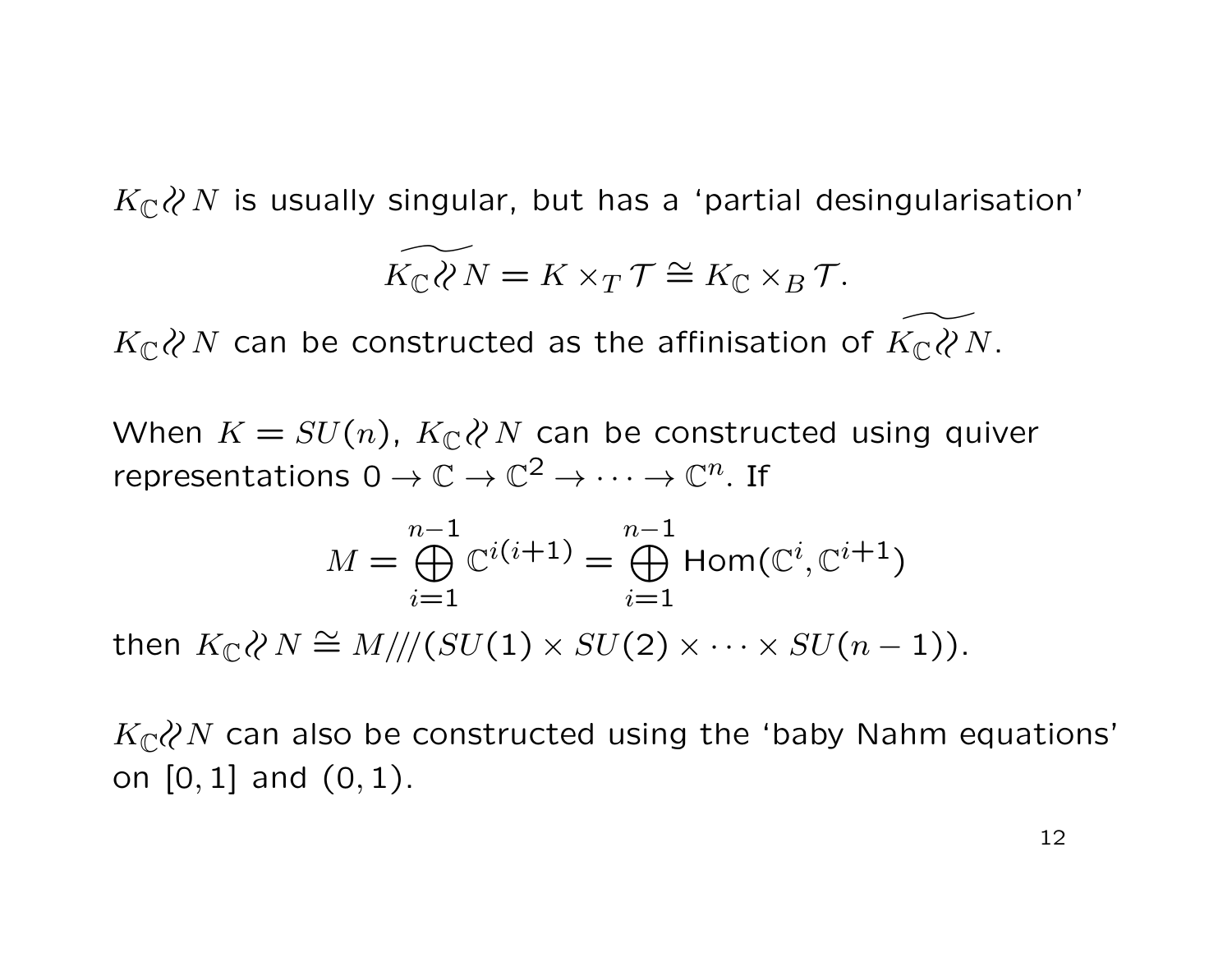#### Towards hyperkähler implosion

Suppose given  $X$  hyperkähler manifold, with complex structures  $i, j, k$ , metric g, Kähler forms  $\omega_1$ ,  $\omega_2$ ,  $\omega_3$ ; compact group  $K$  acting on  $X$  preserving  $i, j, k, g$ ; hyperkähler moment map  $\mu = (\mu_1, \mu_2, \mu_3) : X \to \mathfrak{k}^* \otimes \mathbb{R}^3$ .

The hyperkähler implosion  $X_{h$ kimpl should be stratified hyperkähler with an induced T-action.

Look for the universal hyperkähler implosion

 $(T^*K_{\mathbb C})$ hkimpl

with an induced hyperkähler action of  $T \times K$  and then define

$$
X_{\text{hkimpl}} = (X \times (T^*K_{\mathbb{C}})_{\text{hkimpl}}) / \! / K.
$$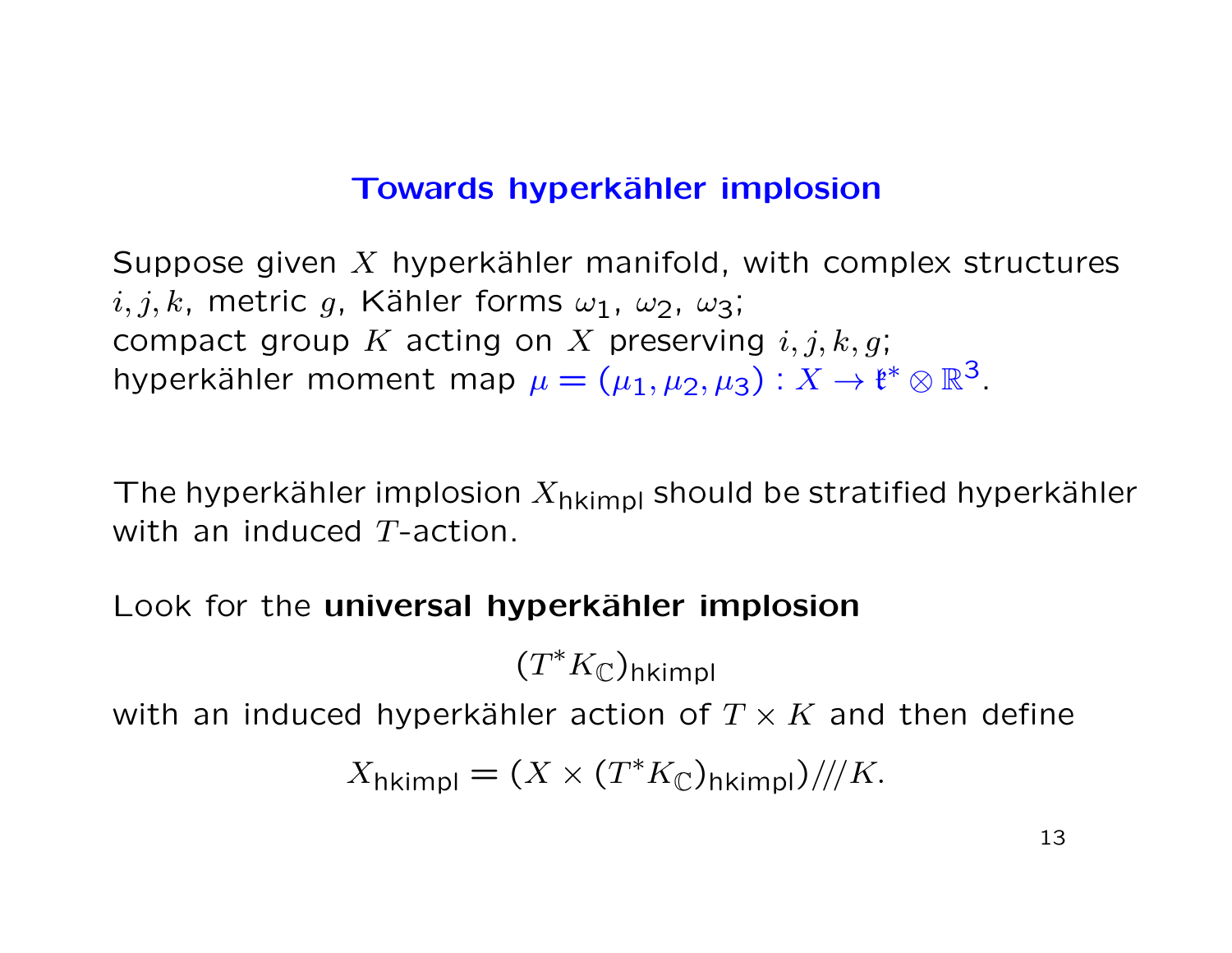Recall the symplectic case:  $(T^*K)_{impl} = K_{\mathbb{C}} \langle N \rangle$ (where  $K_{\mathbb{C}} \cong T^*K \cong K \times \mathfrak{k}^*$ ) is stratified Kähler, (real) dimension dim  $K + \dim T$ , residual action of  $K \times T$ . Also  $(T^*K)_{\text{impl}} = (K \times \mathfrak{t}^*_+)/\sim$ with  $(k,\zeta)\sim(k',\zeta')$  iff  $\zeta=\zeta',\ k'k^{-1}\in[K_\zeta,K_\zeta],$ so  $(T^*K)_{\mathsf{impl}}/\!/_{\zeta}T=K\text{-}\mathsf{coadjoint}$  orbit of  $\zeta$  .

Fixing a cx structure, the universal hyperkähler implosion  $(T^*K_{\mathbb C})$ hkimpl should be the holomorphic symplectic quotient of  $T^*K_{\mathbb C}\cong K_{\mathbb C}\times \mathfrak{k}_{\mathbb C}^*$  $_\mathbb{C}^*$  by the maximal unipotent subgroup  $N$  of  $K_\mathbb{C}$ in the sense of non-reductive GIT (geometric invariant theory):

 $(K_{\mathbb{C}} \times (\mathfrak{k}_{\mathbb{C}}/\mathsf{Lie} N)^*) \otimes N = (K_{\mathbb{C}} \times \mathfrak{n}^0) \otimes N.$ 

Well-defined, meaning  $\mathcal{O}(K_\mathbb{C}\times \mathfrak{n}^0)^N$  is finitely generated? (Yes: Ginzburg–Riche). Hyperkähler? Geometry?  $K_{\mathbb{C}}$ -adjoint orbits as  $T$ -hyperkähler quotients?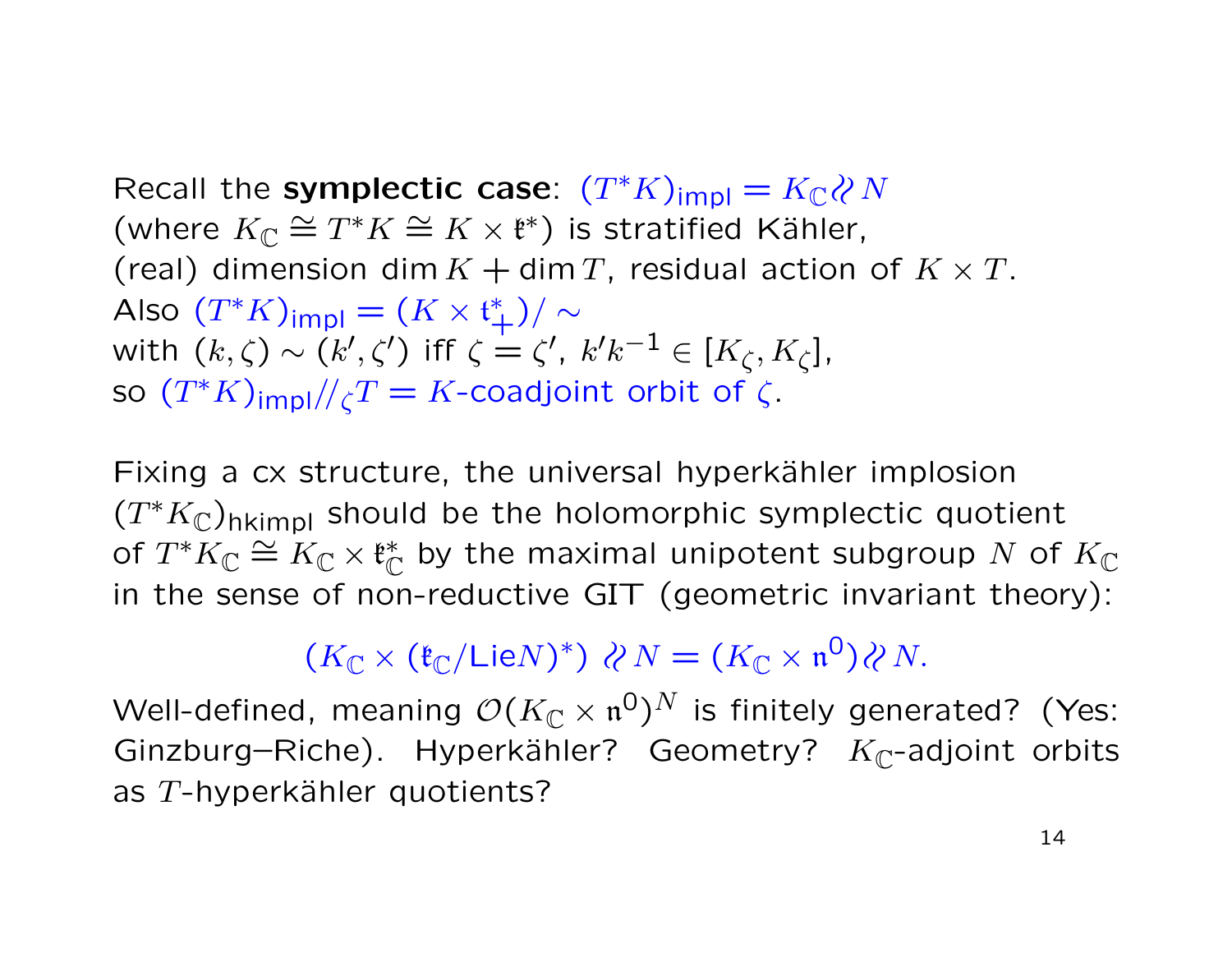For  $K = SU(n)$ , co-adjoint orbits of  $K_{\mathbb{C}} = SL(n; \mathbb{C})$  appear in quiver varieties:  $0 \rightleftarrows \mathbb{C} \rightleftarrows \mathbb{C}^2 \rightleftarrows \cdots \rightleftarrows \mathbb{C}^n$ . Consider the flat hyperkähler manifold

$$
M = \bigoplus_{i=1}^{n-1} \mathbb{H}^{i(i+1)} = \bigoplus_{i=1}^{n-1} \text{Hom}(\mathbb{C}^i, \mathbb{C}^{i+1}) \oplus \text{Hom}(\mathbb{C}^{i+1}, \mathbb{C}^i).
$$

Then  $M///(U(1)\times U(2)\times \cdots \times U(n-1))$  can be identified with the **nilpotent cone** N in  $\mathfrak{k}_{\mathbb{C}}$ , which is the closure of the generic nilpotent coadjoint orbit in  $\mathfrak{k}_{\mathbb{C}}$ . If we shift the moment map by a suitable constant we get other coadjoint orbits in  $\mathfrak{k}_{\mathbb{C}}$ . So consider

# $Q = M///(SU(1) \times SU(2) \times \cdots \times SU(n-1)).$

Q is stratified hyperkähler with dimension  $2$ (dim  $K +$  dim T) and a residual action of  $(S^1)^{n-1} \times SU(n) \cong T \times K$  which preserves the hyperkähler structure, and an action of  $SU(2)$  which rotates the complex structures.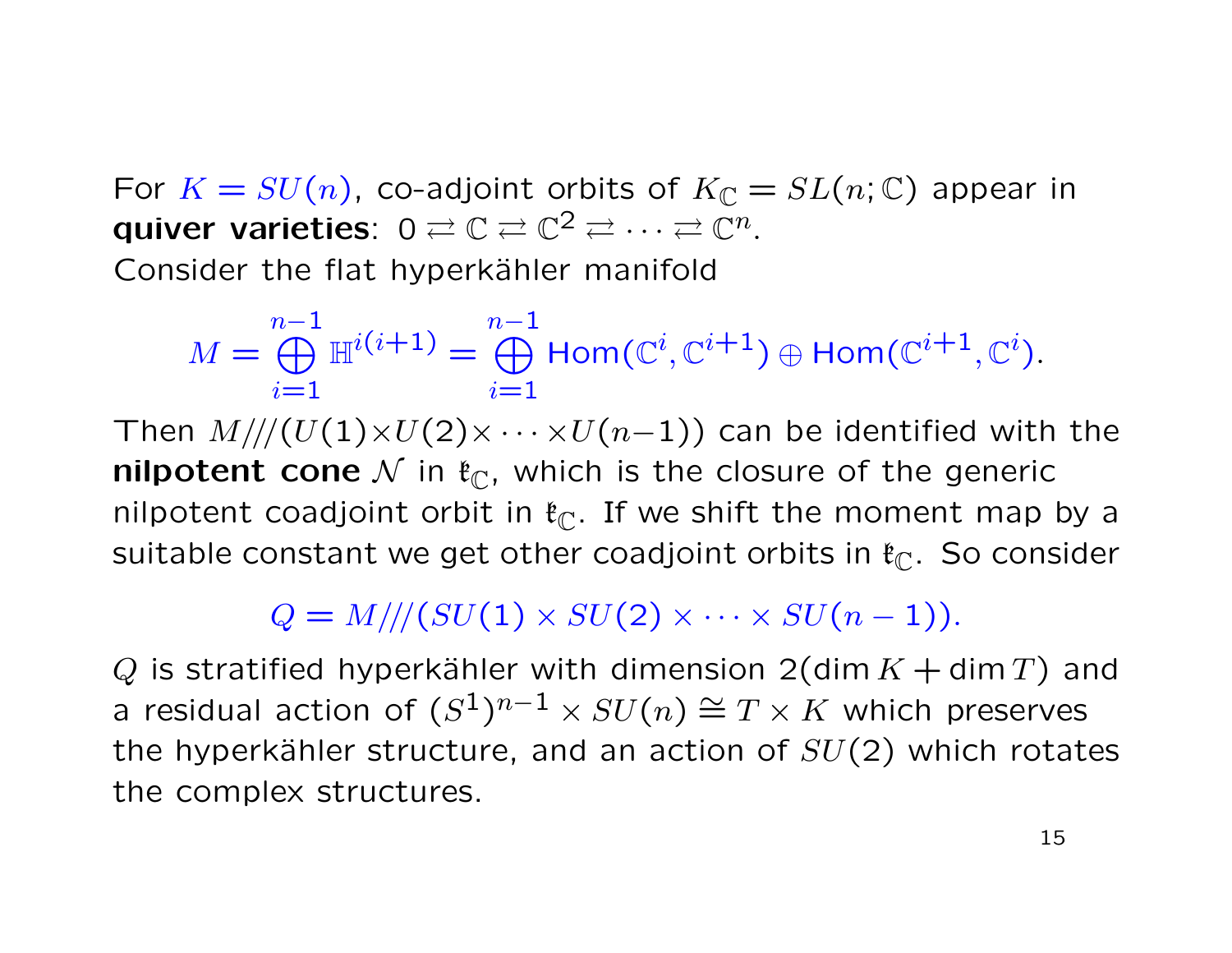The universal hyperkähler implosion Q for  $K = SU(n)$ has a resolution of singularities  $\tilde{Q}$  which is a holomorphic symplectic quotient of  $T^*K_{\mathbb C}\times \mathcal{T}_{\mathbb H}$  by  $B=T_{\mathbb C}N.$ Here  $\mathcal{T}_{\mathbb{H}}$  is the hypertoric variety for T associated to the hyperplane arrangement given by the root planes in t.

The algebra of invariants  $\mathcal{O}(K_\mathbb{C}\times \mathfrak{n}^0)^N$  is finitely generated, and for any complex structure  $Q$  is the **holomorphic symplectic** quotient (in the sense of non-reductive GIT)  $\text{Spec}(\mathcal{O}(K_\mathbb{C} \times \mathfrak{n}^0)^N)$ of  $T^*K_{\mathbb C}=K_{\mathbb C}\times \mathfrak{k}_{\mathbb C}^*$  $_{\mathbb{C}}^*$  by the maximal unipotent subgroup  $N$  of  $K_{\mathbb{C}}.$ 

**Simple example:**  $K = SU(2)$ ,  $G = SL(2)$  acting on  $X = \mathbb{H}^k$ ,

$$
N = \mathbb{C}^+ = \{ \begin{pmatrix} 1 & a \\ 0 & 1 \end{pmatrix} : a \in \mathbb{C} \}.
$$

The universal hyperkähler implosion is  $Q = (T^*K_{\mathbb{C}})_{hkimpl} = \mathbb{H}^2$ , and  $X_{\text{hkimpl}} = \mu_{\mathbb{C}}^{-1}$  $\mathbb{C}^1(\mathfrak{n}^0)\wr N=(\mathbb{H}^2\times X)\mathord{/\!/} \mathrm{SU}(2).$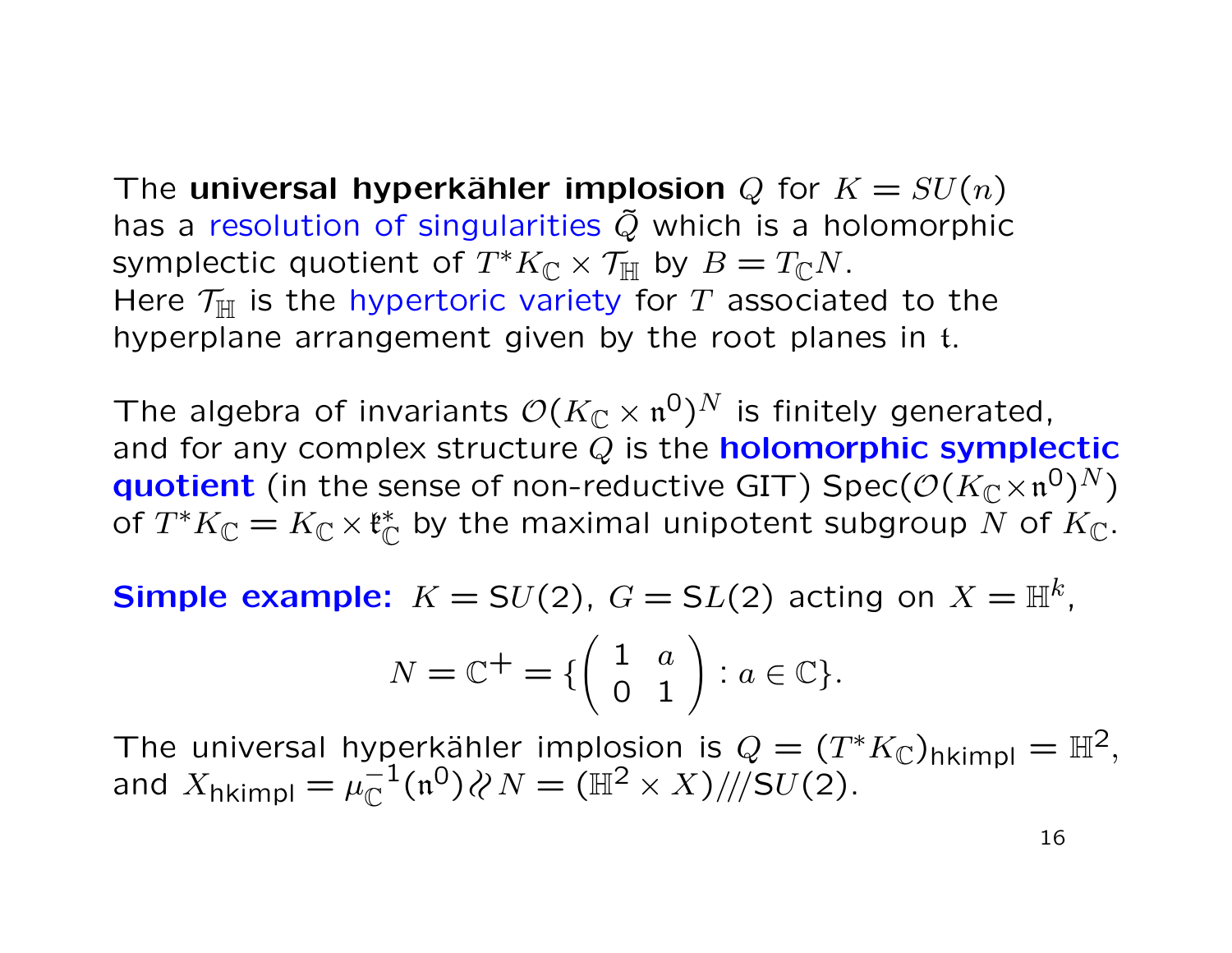$K =$  connected, simply connected, semisimple compact Lie group.  ${V_\varpi : \varpi \in \Pi}$  = set of fundamental representations of K.  $\bigoplus_{\varpi \in \Pi} V_\varpi$  is a repn of  $K \times T$ , with  $T$  acting on  $V_\varpi$  via weight  $-\varpi.$  $v_{\varpi}$  = highest weight vector in  $V_{\varpi}$ , fixed by N.  $w_0 =$  longest element of the Weyl group W of K, so  $K_{\mathbb{C}} = \overline{Bw_0B}$ .

Identify  $V_\varpi \otimes_\mathbb{C} \mathbb{H}$  with  $V_\varpi \oplus V_\varpi^{(w_0)}$  where  $V_\varpi^{(w_0)} = V_\varpi$  with the action conjugated by  $w_0$ . Then

$$
\mathcal{T}_{\mathbb{H}}:=\bigoplus_{\varpi\in\Pi}v_{\varpi}\mathbb{H}\subseteq\bigoplus_{\varpi\in\Pi}V_{\varpi}\otimes_{\mathbb{C}}\mathbb{H}
$$

is the hypertoric variety for T associated to the hyperplane arrangement given by the root planes in t, and the closure  $K_{\mathbb{C}}\mathcal{T}_{\mathbb{H}}$ in  $\bigoplus_{\varpi \in \Pi} V_{\varpi} \otimes_{\mathbb{C}} \mathbb{H}$  is a natural candidate for  $(T^*K_{\mathbb{C}})_{hkimpl}$ .

There are other possible constructions using the Nahm equations and using quiver varieties (at least in some cases).